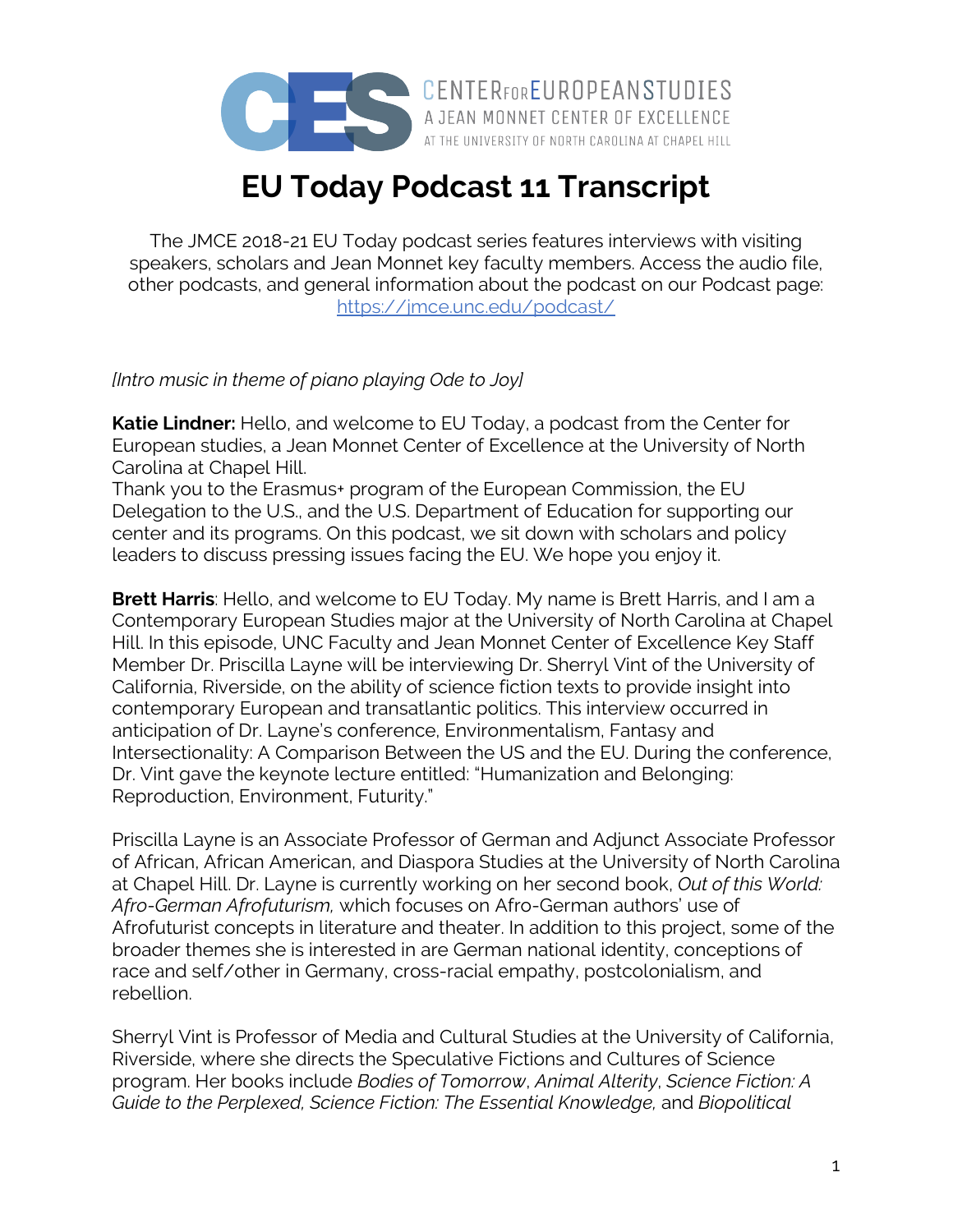

*Futures in Twenty-First Century Speculative Fiction*. She is an editor of *Science Fiction Studies*, and the book series *Science and Popular Culture*. She has edited several books, most recently *After the Human: Theory, Culture and Criticism in the 21st Century*.

AT THE UNIVERSITY OF NORTH CAROLINA AT CHAPEL HILL

[Ode to Joy fades back in and plays for appx. 4 measures]

**Dr. Priscilla Layne**: So, the first question is: one of your major works is a book entitled *Animal Alterity*. Could you explain a little about a little bit more about what this alterity entails?

**Dr. Sherryl Vint**: Sure, I titled the book that in part because I like to the alliteration. So, I don't know how much I was thinking that alterity necessarily conveyed something different than otherness, but I do think it's important to realize that the otherness operates in two dimensions, and that that is tied in with a whole biopolitical set of tools that has to do with the human/non-human division, which I've done different work on further since that book came out, but on the one hand, I think it's important to keep in mind that animals are actually different. So, there's ways in which we anthropomorphize animals and like, what does that mean for ways that we incorporate them into sort of human forms of sociality? And often human forms of sociality, that are precisely about the way humans have distanced ourselves from natural environments. And so, there's an environmental component to that. But the other side is that we also define what it means to be human. Through this notion of all territory. So, humans are different from animals and that's the foundation of what it means to be human, then becomes this difference which is really politically relevant not only for our relationship with other species, but because of the way that's speciation has also been a racialization historically and deeply linked with colonialism and those kinds of encounters.

**Dr. Layne:** Yeah, I'm really interested in that, in those topics. I recently wrote an essay about a German novel. I don't know if you've heard of it—the English title is *Memoirs of a Polar Bear?*

**Dr. Vint**: No, but I'll definitely look for it.

**Dr. Layne:** Yeah, you should check it out. So, the author, her name is Yoko Tawada. She's originally from Japan but has lived in Germany for a really long time and writes in German and Japanese and this novel is three generations of polar bears. And the first one is the grandmother who used to be a Russian circus star and leaves the circus and decides to write a memoir.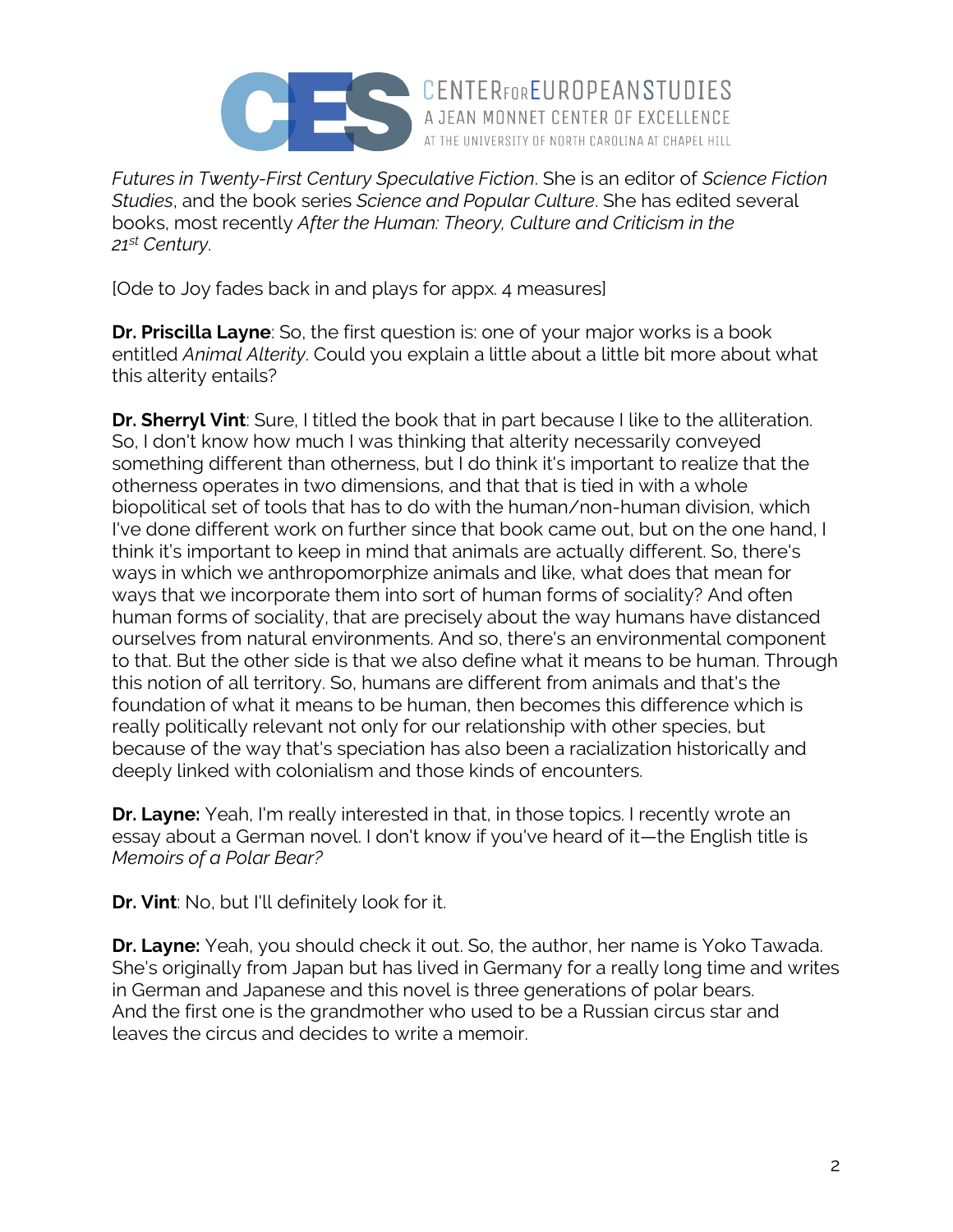

**Dr. Vint:** That's really interesting. Especially like the circus is being one of these key places where humans or animals get interpolated into human culture, but in these ways that are very deforming of what their actual capacities are.

AT THE UNIVERSITY OF NORTH CAROLINA AT CHAPEL HILL

**Dr. Layne:** Yeah, one of the things I looked into for that is the idea that we also attach different values to different kinds of animals. You know, so like cats and dogs are more special than say cows and pigs. So, I looked into, "Well, what do we think of polar bears? What do they symbolize in our psyche?" So yeah, I think it's a really fascinating topic and, especially, like you said, how it intersects with race and colonialism.

Let's see, so you also discussed that the otherness attributed to animals by humans is also attributed to humans by humans, which I think is a good segue from the issue of race and colonialism. What forms does this take in science fiction, and what are contemporary real analogs in Europe?

**Dr. Vint:** Yeah, so I mean that the segue obviously colonialism and racialization, and the work I've been doing more recently I've been taking this up through Sylvia Winter, and the ways that Sylvia Winter talks about what she calls the genres of man, which, in fact, I'll be discussing more in in my talk, but through the animal studies framework. So, the work I was doing prior to this—it's one of the points that Derrida makes about the way the human gets invented through its difference from the animal, and he also makes the point that humans don't even really have these things we attribute to ourselves. So, we say that we have reason and selfknowledge and all these capacities that in fact we never have as fully as we claim that we have them in a certain philosophical tradition. So that's part of what he becomes interested in, is not only the way we use dehumanizing discourse to exclude some people from a sense of common humanity, but the way that we also come up with this very distorted understanding of what it means to be human, because we think we have these capacities that are completely separated from our emotions and our body, mind, things like that, in ways that that just aren't reflective of what humans are. Actually, we're much more conflictual and we don't even really know what we're doing, half the time, or we do things without understanding on a conscious level why.

And so, science fiction is really rich for human relations with the non-human. It's one of the reasons that I work in this genre, because these are questions that interest me. But of course, there's aliens. There are robots, there's post-humans that are engineered in various kinds of ways. So, there's a wealth of voice that science fiction is really right for symbolizing, both its fear of—but also desire for—communication with something that's really different from oneself.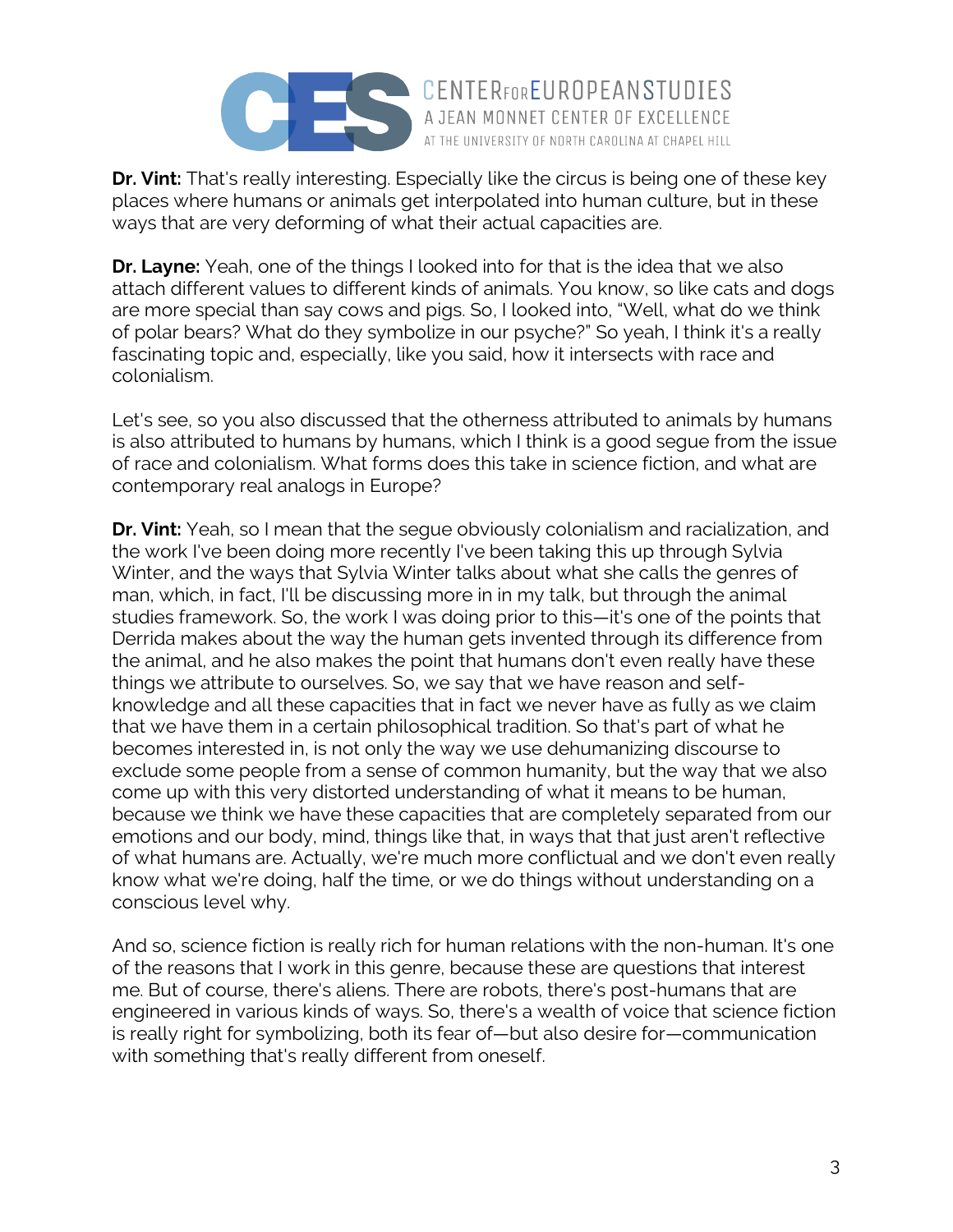

And of course, this comes up in all kinds of… Unfortunately, it comes up almost in entirely negative ways, I would say, in contemporary examples. It comes up in anxieties about immigration and all this stuff around "What it would mean if cultures are diluted?" It comes up and anxieties around racial difference, obviously, as we've already discussed. And I guess it's starting to come up in the sense of how we interact with Artificial Intelligences (AIs) and things like that. I mean, they're not really intelligence in the way science fiction imagines AIs, but all these assistants that we have in various things like that. There are ways that the data sets these machines learn—machine learning is really what it is—the data sets these machines are fed reflect the human biases of the human populations that generated the data sets. And so, you get ways that machines themselves end up producing precisely the same kinds of gender and racial biases that humans have. So that's another realworld example that needs more analysis, I would say.

AT THE UNIVERSITY OF NORTH CAROLINA AT CHAPEL HILL

**Dr. Layne**: Yeah, when I think about the way the AIs are presented in sci-fi it's so often gendered. The AI is so often a woman.

**Dr. Vint**: Well, it is now, but I think something that's really fascinating about that is now that AI is basically being imagined in all these service roles. AIs are assistants. AIs are making our appointments. AIs are making our shopping—all those, like Cortana, Alexa, Siri—they all have female names. They all default have female voices, even your GPS default has a female voice. But back in the 70s and 80s when we were imagining AI and it was much more around military machines, production planning, things like that. All of those science fiction AIs had male voices. So, things like HAL, he's the most famous, but the gendering clearly comes with a different way that that AI is imagined to replace a different sort of set of human functions.

**Dr. Layne:** Yeah, that's a good point. The earliest example I can remember from my childhood is the car from Knight Rider.

**Dr. Vint:** Right. Yes.

**Dr. Layne**: I guess that KITT's a very masculine-looking car.

**Dr. Vint:** KITT is, I hadn't thought of that. But KITT is actually a quite interesting example because he's a very masculine looking car. And they're obviously having all these action adventures in that series, but he's actually more like Siri or Alexa, he's more generating the data, helping out. So, I mean, maybe there's a queer reading of KITT that could be

**Dr. Layne**: So actually, on the topic of non-human characters or characters who are close to human but different in other ways, reminds me of one of the films, you'll be discussing in your keynote, the Swedish film *Border*, which features some perhaps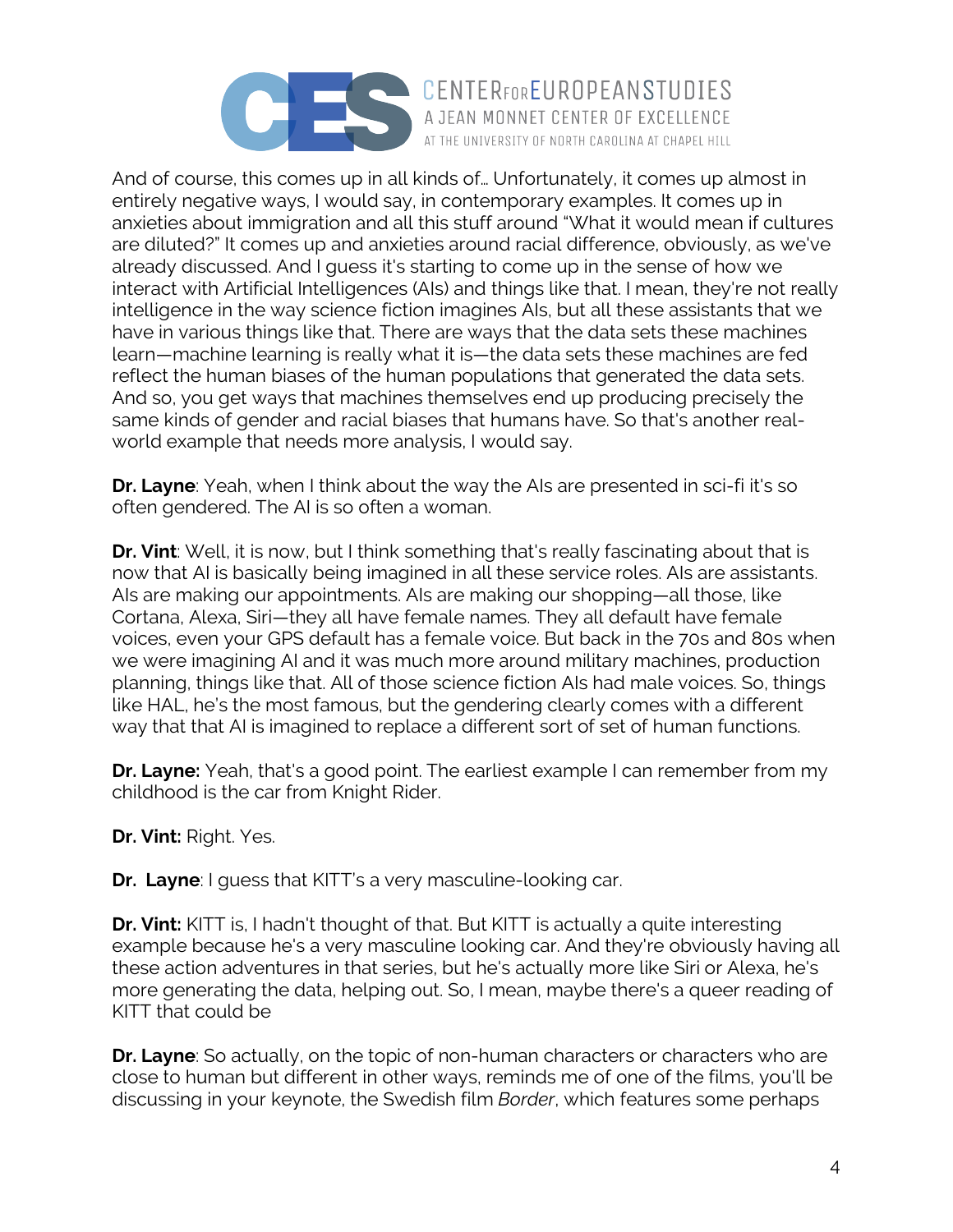

post-human or fantastical species in the form of trolls. Can this notion of the otherness humans attribute to animals be useful for understanding this film?

**Dr. Vint:** Yeah, I would say that's really my interest in the film. I would say I don't know a lot about the actual mythology around trolls, so I'm reading it more in terms of how these images come up in in speculative fiction, generally, but I think without wanting to repeat myself too much—I think that similar kinds of things that we see in a racialized discourse really show up in that film that the trolls are imagined just as people of color have been, just that women have been, just as working-class people have been. They're imagined as closer to nature. They don't have refined manners. They eat with their hands. They eat raw food. They have some kind of connection with animals that seems closer than then what the Swedish people have.

AT THE UNIVERSITY OF NORTH CAROLINA AT CHAPEL HILL

But I think—and this is another reason I'm interested in this film—that there's also way the film opens a door for us to think of those so-called animalized attributes in a more positive way as well: that they're not like destroying by killing other species, that there's more sustainable life ways that might be attached to how the trolls appear that I would connect with ways that Indigenous groups across the world have been long, involved in sort of advocating for environmental protections. A recent interest in a return to Indigenous lifeways where I live here in California, for example. We're having record upon record fire season, and there's a range of reasons for that, of course, but among them is the fact that Indigenous ways of managing the forest, which include allowing fires that are small and controlled and more frequent were repressed by a colonial system that thought it knew better, and created these conditions for now these catastrophic, out-of-control fires that we're living with right now.

**Dr. Layne:** Yeah, I think that relates not only to the wildfires, but also to the pandemic.

## **Dr. Vint:** Yes.

**Dr. Layne:** The issue of space. So, where people live where people have lived historically and how we seem to continue encroaching on space on the space of animals. On space that maybe historically Indigenous people didn't live there, because you needed the room to burn. So, it's interesting how, I think, hopefully, this pandemic has made us start to discuss that a little bit more ways that we can live more sustainably.

**Dr. Vint:** Yeah, I hope so. I think something that's often misunderstood about, well, there's so many things misunderstood about the pandemic, unfortunately, but I hear sometimes people talking about the pandemic is sort of inevitable that at some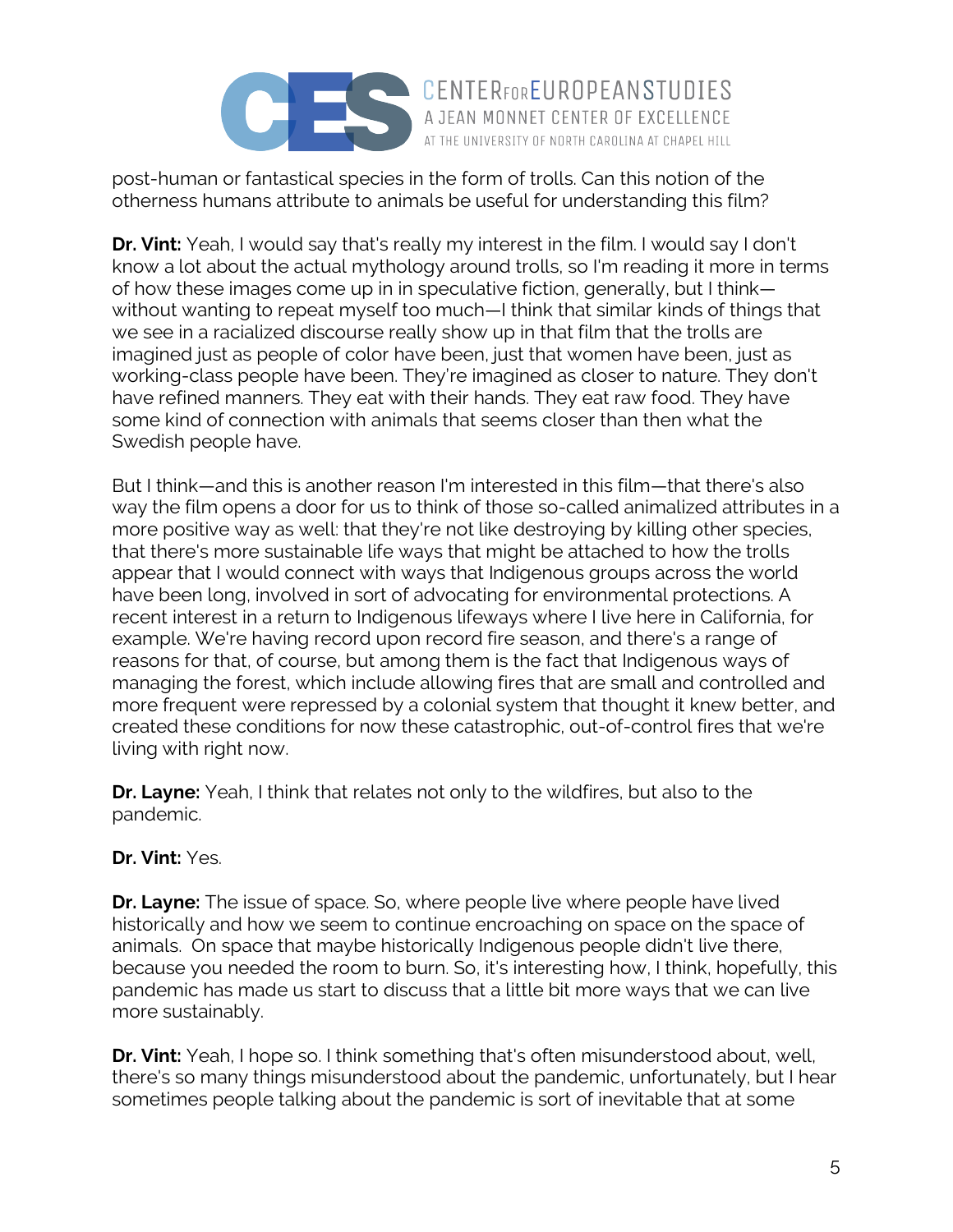

point something like this would happen. And I mean, of course, from one point of view, that's true, that microbes are constantly evolving, they can jump from species to species, which is usually these pneumonic plagues are what cause these massive outbreaks as we're experiencing today. But one of the reasons they're jumping species—species that didn't used to come into contact with each other—*do* because of development. So, there's what I would call a science fiction film from about a decade ago now on Steven Soderbergh *Contagion*, which is precisely about that. I mean, it's mostly about how it is they develop the vaccine and what happens in society as the pandemic is ongoing. But in the very final moments of that scene of the film, you actually see that it's cranes moving into and knocking down trees and displacing bats that lived into them. That's the sort of zero moment of the pandemic.

AT THE UNIVERSITY OF NORTH CAROLINA AT CHAPEL HILL

**Dr. Layne:** That's eerie! I haven't brought myself to watch that film. I feel like we're living it. I just can't watch a movie about it too.

**Dr. Vint**: Yeah, I just knew the film very well because I've taught it several times for exactly the reasons we're talking about. I taught it several times before we were living through and pandemics. So, I just know it quite well, but it gets some things right, but also, there are things that it doesn't imagine. For example, how politicized the pandemic has become or the inequity that has to do with wealth and with not only with access to things now because of wealth but with historical health disparities that are the also the product of racialism and poverty, those kinds of things don't show up in the film at all, and that seems at the heart of the how we're actually experiencing a pandemic, now that we're living it.

**Dr. Layne:** Yeah, on the topic of space and to double back to animals, one aspect of sci-fi and non-fictional life, and the non-fictional life that you described is the marginalization of animals and urban spaces; you talked about knocking down the trees, displacing the bats. What impact does this have him on human perceptions of otherness, and how might we incorporate these insights into reading contemporary movements to restore and maintain green spaces in American and European cities? And since we've talked a little bit about California—I don't know if you have any examples of places in Europe that have been doing this better than we do.

**Dr. Vint:** To the extent that I know about these initiatives—and I wouldn't say this is something that that I'm an expert on—it seems to me they're largely rationalized in terms of benefits to human health. And so, there clearly are benefits to human health. I'm not trying to be dismissive of that. But I don't know that I see them as necessarily opening much of a door to any kind of like cross-species greater sense of sustainability around how it is that that other animals also need these spaces to live. Unless we understand those animals in terms of how we tend to think of trees now, in terms of, "well, we like oxygen. So, I just like trees." Or: "worms are not cute and cuddly, but we want the soil to be fertile." And so, it's what I would call an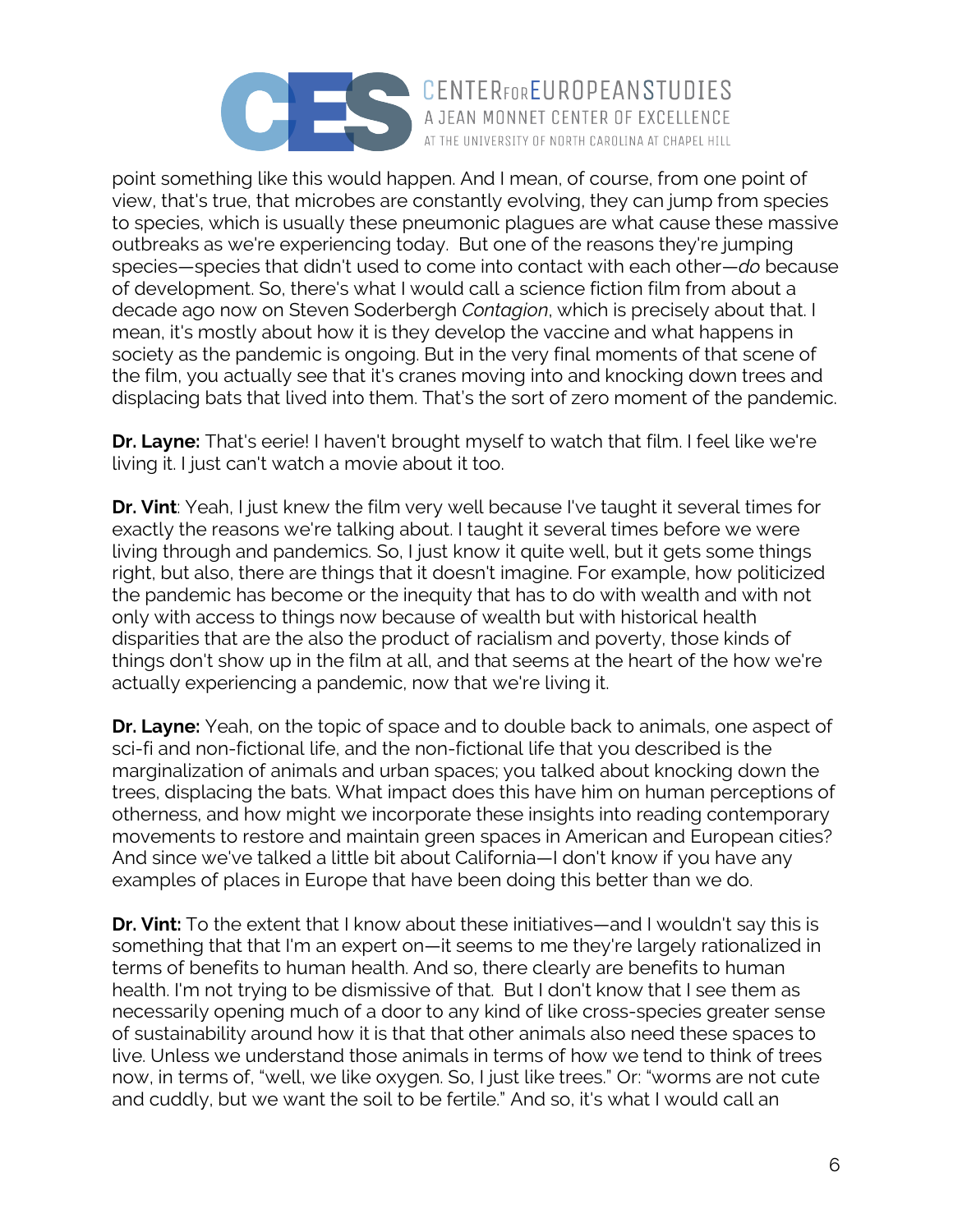

instrumentalist attitude. And I don't think there's a lot of space for understanding that we need more of a sense of a commons and actually sharing the space, even if we're not directly benefiting from another species being there. I would prefer a different kind of sharing that would acknowledge the right of other—well, right is not a word I like—but acknowledge that other species should be there as much as we should be, that we're part of a shared kind of ecosystem and life, world, things like that. So, I think it's more than urbanization—and again there's a long, complex history, mostly to do with capitalism about displacing people from the land and deliberately concentrating them in cities for labor—so acknowledging that it's not people's choice. It's all these other factors, forcing people into urban environments they cut people off from animals so much, especially once we develop mechanical ways of locomotion that I know all kinds of people who grew up in cities, who's like never really had an encounter with an animal.

**Dr. Layne:** I would be one of those people! I grew up in Chicago and think the extent of which I encountered animals that weren't pets were squirrels and raccoons and possums. So when I moved to North Carolina, it was another world, you know, with the deer and countless bugs I'd never heard of before.

**Dr. Vint:** Yes, I mean even having pets like a lot of people don't want to keep pets. I think that we get this like almost like a septic attitude as if like all animals are dirty and we're not animals somehow that comes with like high-rise urban living, and then and then a lot of people like don't even have pets, or if they do, they'll be pets that are so bred for aesthetic reasons, that they're more humanized than not in certain kinds of ways.

**Dr. Layne:** Yeah, that's true. We see a trainer once a week for my puppy, who's four months old.

**Dr. Vint:** So yes, you have a lot of learning to do!

**Dr. Layne:** And our trainer mentioned this one dog with a nice white coat, whose owner said, "but just don't let her get muddy." I thought, "she's a dog! Of course, she's going to get muddy!"

It does make you wonder about how we see animals, you know, fitting into our lives. One thing I'd like to circle back to, that you mentioned earlier was the topic of biopolitics. When I think of a lot of the sci-fi, I've been watching, I feel biopolitics plays an important role. Also, in the film, *Highlight*, that you'll be discussing in your keynote, where these prisoners are sent on this little death mission to extract resources from outer space. So, I was wondering if you could, for our audience, explain a little bit what biopolitics is exactly. How does science fiction help us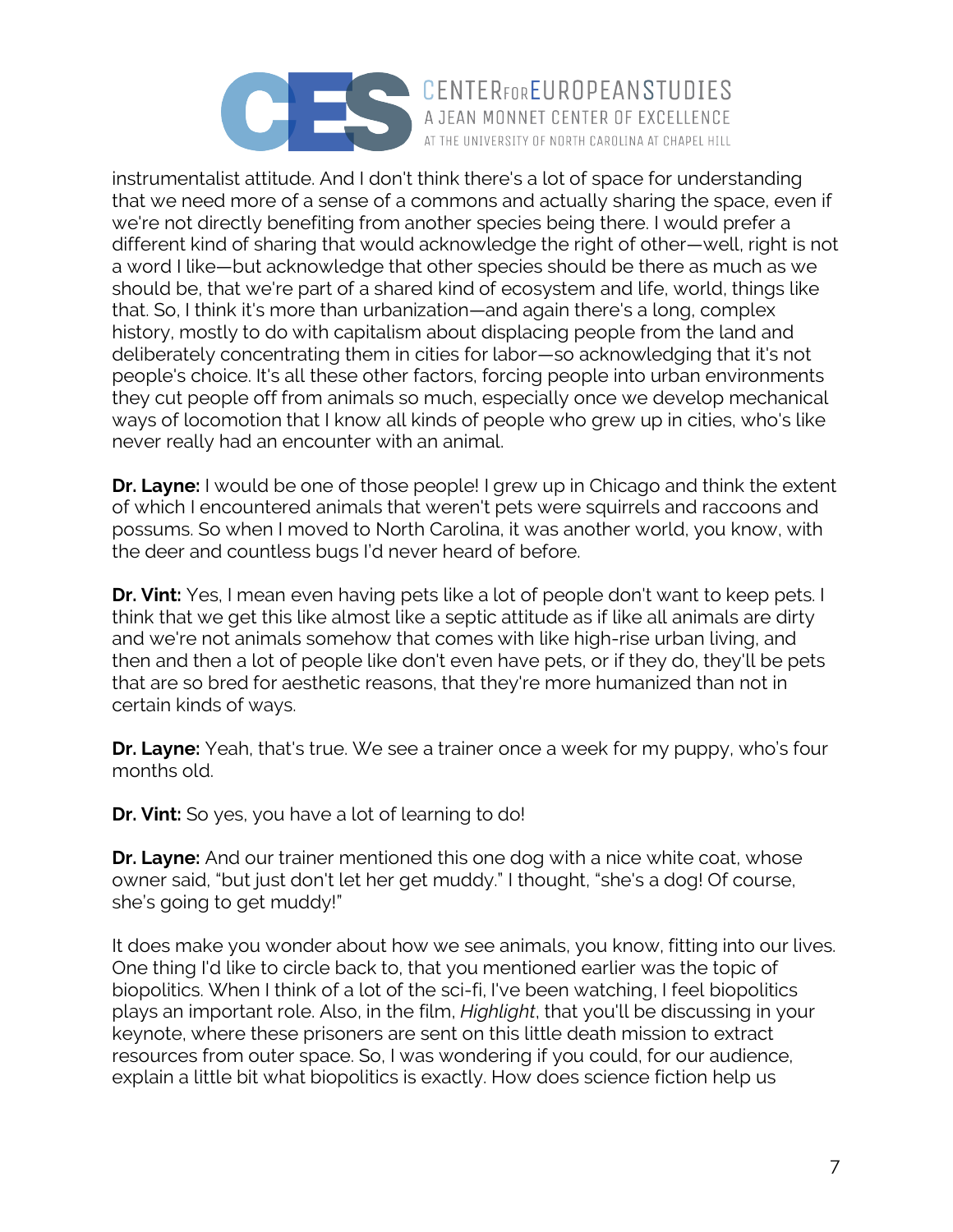

understand it better, and what role might play in shaping discourses surrounding minority populations in the EU and in the US?

AT THE UNIVERSITY OF NORTH CAROLINA AT CHAPEL HILL

**Dr. Vint:** Yeah, I'll try to! I don't know how well I can summarize all of biopolitics quickly, especially because there's disagreements among the major biopolitical theorists on exactly what it means. But actually, the book that I just completed—so the one that's coming out in April—is about science fiction and biopolitics, and it really grew out of the work on the human/animal boundary, because it is precisely about sorting life into categories of what's valued and what's not valued, including some humans are valued and not valued. So, the pandemic, which we've been discussing a little bit, is exemplary for making really visible how biopolitical logics operate. The start for this for me was Foucault's ideas, and basically, biopolitics just means governance in terms of the actual bodies of the people. And so, the state becomes really interested in, birth and death rates and managing illness and nutrition, and all these sorts of ways of managing on a biological level, but also targeting at the unit of the population instead of being so interested in the individual consciousness of its subjects.

And for Foucault, it's really about what kinds of people are valued and how do we organize society to channel resources to the kinds of people that are valued. And then at the same time, what kind of people are seen more as a drain on the is talked about is the health of the state. And usually, the health of the state and the health of the economy are really closely overlapping kind of terms. So, people that are seen to economically waste resources are not contributing to the productive economy. And we can obviously see how this maps very clearly on to the kind of traditional discriminations that have founded North American and European societies based on white supremacy ever since the colonial era.

And then further it gets attached to all this anxiety about immigration right now. Without even getting into the reasons for why there's a pressure of migration that leads to people trying to enter Europe in the US—which has its own biopolitical element to it—that very anxiety about immigrants coming in, as much as it's articulated in terms of fear of difference and fear of cultural dilution, it's also articulated in terms of here resource distribution.

And so that is foundational the biopolitical order Foucault talks about: making live the part of the society that you value and letting die the other part. And so here in the US, I think, very, very visibly all these the economy versus the pandemic conversations is foundationally biopolitical. It's like "in order to keep the stock market and the economy healthy, we're just gonna have to let certain people die."

**Dr. Layne:** "They're disposable." Exactly, exactly.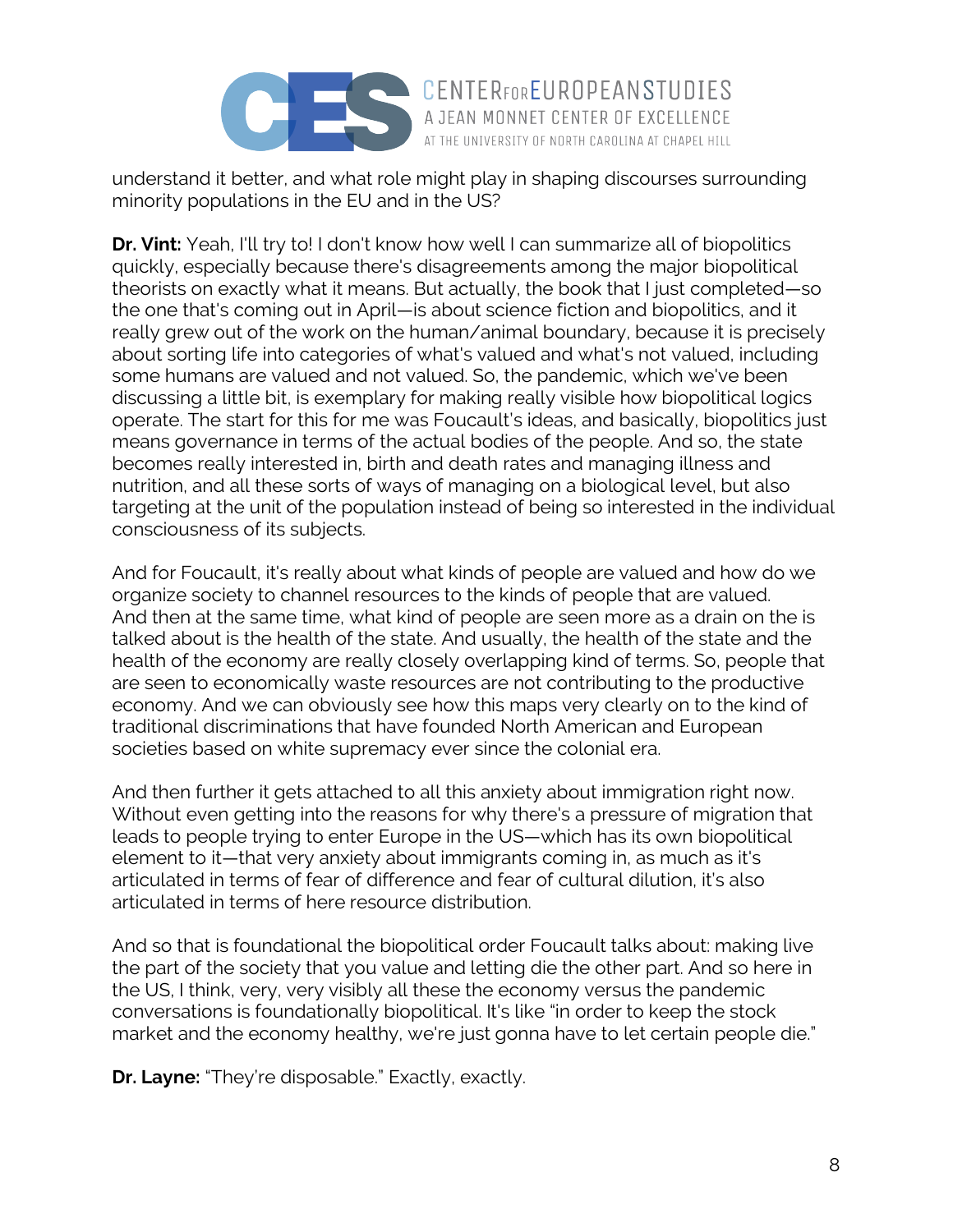

**Dr. Vint:** Yeah. And so, Foucault is really the person who I would say most influences me, but another important biopolitical theorist who does is Giorgio Agamben. For him, the camp—as in the Nazi concentration camp—is the foundational biopolitical technology, and Agamben also intersects a lot with how science fiction takes up a lot of these questions. The reason the camp paradigmatic for him is because it is about that boundary again. You dehumanized a certain group and they're segregated away, and then that produces the human, the valued group that the state is seeking to protect the health of.

AT THE UNIVERSITY OF NORTH CAROLINA AT CHAPEL HILL

And then there's critiques. Achilles Mbembe is the most prominent, but he wants to introduce the term necropolitics. And it's not that death is not a part of biopolitics, but he wants to shift the word to put the emphasis on how European biopolitics unfolded. Foundationally, again the health of the center was made by creating death in the colonial peripheries and that too has a racialized history.

The only person who really tries to think through this and really positively strongly is Roberto Esposito, and he might be of interest in this conversation because of his most recent book *A philosophy for Europe*. His notion is the immunitary paradigm of biopolitics. And so, by immunitary, he's interested in the etymology of those words. So immune means like exempt from the *munis;* exempt from the community. The obligation, the duty to community. And so, for him, the foundational existence of humans is as the *munis* as the community and it's only through strategies of nation states and other desires to invent these divisions that we think we have to protect ourselves from this difference. And then you get this immunitary function that is the biopolitical death dealing.

And so, he tries to think through ways that we can emphasize the commons again, emphasize community again, and think through different kinds of logics which actually, interestingly enough, have to do with how the immune system actually works. The immune system is not as we long imagined this death dealing, rootingout-all-difference-and-destroying-it, but in fact the most healthy immune systems are able to incorporate some difference and live with multiplicity, the same way we should expose ourselves to lots of different microbes so that we have a healthy microbiome and things like that. And so, he's trying to develop a different kind of logic. The reason he goes at a philosophy for Europe, he says is that we need to remember that Europe was always foundationally heterogeneous, and this notion that Europe is this homogenized, fixed thing is actually just a product of modernity and a very distorted way of understanding

**Dr. Layne:** Oh wow, that's great. I really need to check that book out because, that's definitely my take on politics in Germany, for example, and the fear of difference, and how Germany, I would argue, has also been heterogeneous for much longer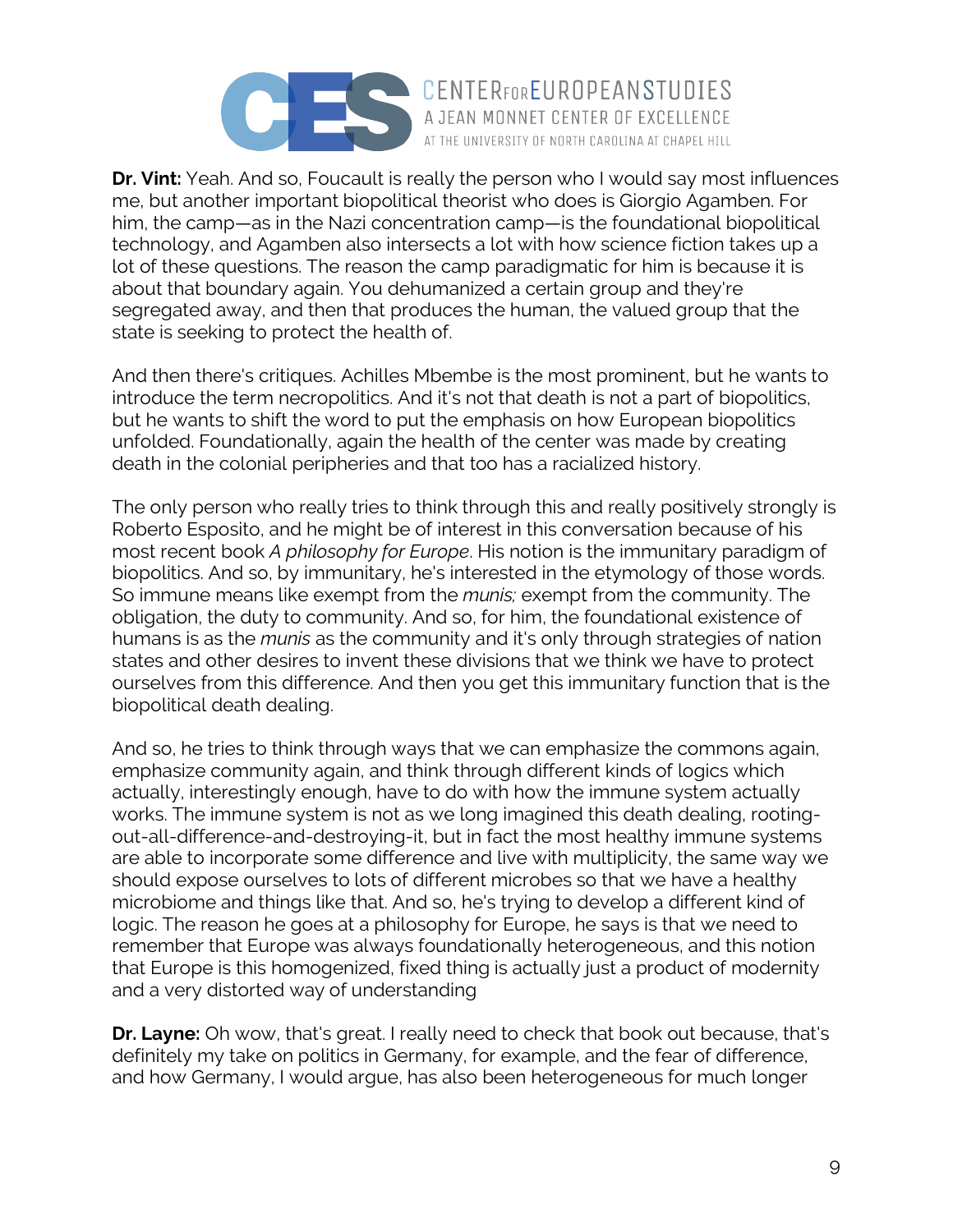

than people realize. That sounds really fascinating. I feel like your book is definitely relates to the times we're in.

A JEAN MONNET CENTER OF EXCELLENCE AT THE UNIVERSITY OF NORTH CAROLINA AT CHAPEL HILL

Now, I'm curious. Are there certain films in particular that you're looking at in this book on biopolitics?

**Dr. Vint:** So, there's a mix of films and novels in the book. And actually, TV shows, too. So, the most recognizable ones I talked about are the reboot of *Westworld.* So, HBO's version of *Westworld*. I'm trying not to go into too much detail about this, but among the things I find really interesting about it is how it reimagines these artificial beings through a subjectivity of trauma. They remember all the violence that humans enact on them, and what it is to always be the other of the human is explored in that in a way that I think speaks to colonial histories and other ways that US and European cultures are having to come to terms with their histories of colonialism and the damage that they've done to people othered through those processes.

Another one I talk about is *Blade Runner 2049*, which I read much more in terms of labor and a desire to both dehumanize people that are laborers, but also to reduce them to just labor power. So, to erase all humanity and just have work and then people. From the state's point of view, they don't really want them to exist outside of that having labor power like their actual human problems. Their needs for social support all those things are not valued by the state.

The rest is mostly done through novels, but always connecting to real-world examples. So, I also have a chapter on transplant industries and transnational transplant industries and the way that that is tied up in sort of global north/global south relations. Similarly, with IVF and other kinds of surrogacy services. There's a chapter that has to do with pharmacy and patenting of drugs and ways that the global pharmaceutical industry is creating this politics of health, that's excluding poorer nations that also tend to be historically colonized nations. So basically, all the ways—I'm sad to say—the same exclusions that have shaped modernity get intensified and perpetuated by these kinds of structures.

**Dr. Layne:** Now that's really great. There's one last topic that I wanted to ask you about that that's important to your work: the issue of embodiment. So, if you could maybe explain what embodiment means for sci-fi, and how might sci-fi help us understand the discrepancies between embodied experiences and representative structures of governance, like for example in the EU and in the US?

**Dr. Vint:** Yeah, so that's really where my work started: each book kind of built on the last. Well, I first was interested in embodiment. And that led me to realizing how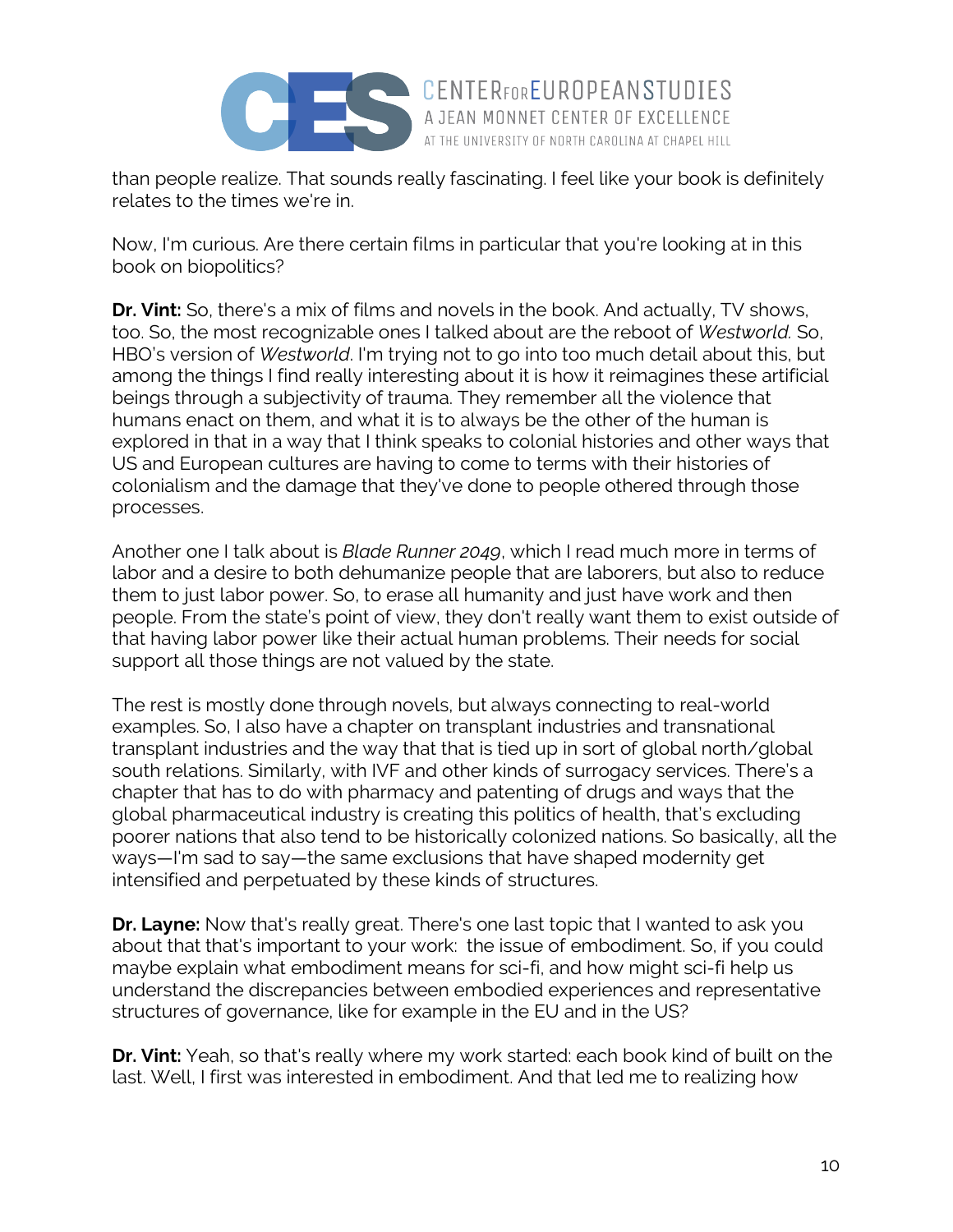

much the human/animal boundary was behind that, which led me to realizing how much biopolitics was behind that.

A JEAN MONNET CENTER OF EXCELLENCE AT THE UNIVERSITY OF NORTH CAROLINA AT CHAPEL HILL

So, my initial interest in embodiment was a long-standing European tradition in which body and mind are somehow separate, and mind is important, and body is contingent and peripheral. And you see this come up in science fiction all the time, and in some real world fantasies, like the real world funded projects, but they're not real, if you get what I mean: about how we could like upload our minds transfer our minds to different kinds of bodies store minds and computers, all that kind of idea and I mean I think where that intersects then with the sort of political questions that you're asking is that representative democracy as the ideal that liberal governance presumes a kind of homogeneity of the citizen. So, it doesn't quite say you're only mind and you're not body, but it presumes that kind of homogeneity which has its philosophical roots in that early modern mind/body distinction, where the body was seen as not very central to your identity.

And so, there's all kinds of ways that plays out. There's, "equal before the law" but not equal in the historical conditions that bring you before the law or not. There are all ways that you're supposedly equal before the law, but all kinds of unconscious bias on the part of jurors and judges and police and everyone else leads to different outcomes which are very, very well documented. There are ways in which we presume politics can proceed by kind of rational public sphere debates, but in fact, we see all around us—to my enormous distress, frankly—that politics also proceeds by ethics and rationality and strange coalitions and unconscious motivations that we don't even really understand. And so, I think there's a real gap between how people live their lives and what they value and why and how they experience or don't experience being part of the political community. And then these very abstract structures we have which supposedly put us all together and give us a voice, which is a very disembodied thing in a certain kind of way.

**Dr. Layne:** Yeah, that's a great point and ties into all the discussions around the Constitution, and how to interpret it these days. Well, I thank you for this great conversation about your work. I feel like you've really shown how you know how political and thought provoking and philosophical sci-fi can be. And it's really astounding to think about way back when, in the 50s, when it was just seen as pulp, stuff for kids, and how much of an impact sci-fi novels and films can make on our society through taking the problems that we're dealing with and extrapolating them and making us hopefully see new solutions to these problems.

**Dr. Vint:** That's certainly the goal. And I think sometimes it's precisely because you get this displacement. It lets you talk about things in a way that might be harder to talk about in in realistic fiction. A great example right now—I don't know if you had a chance to see or not—but HBO's *Lovecraft Country*.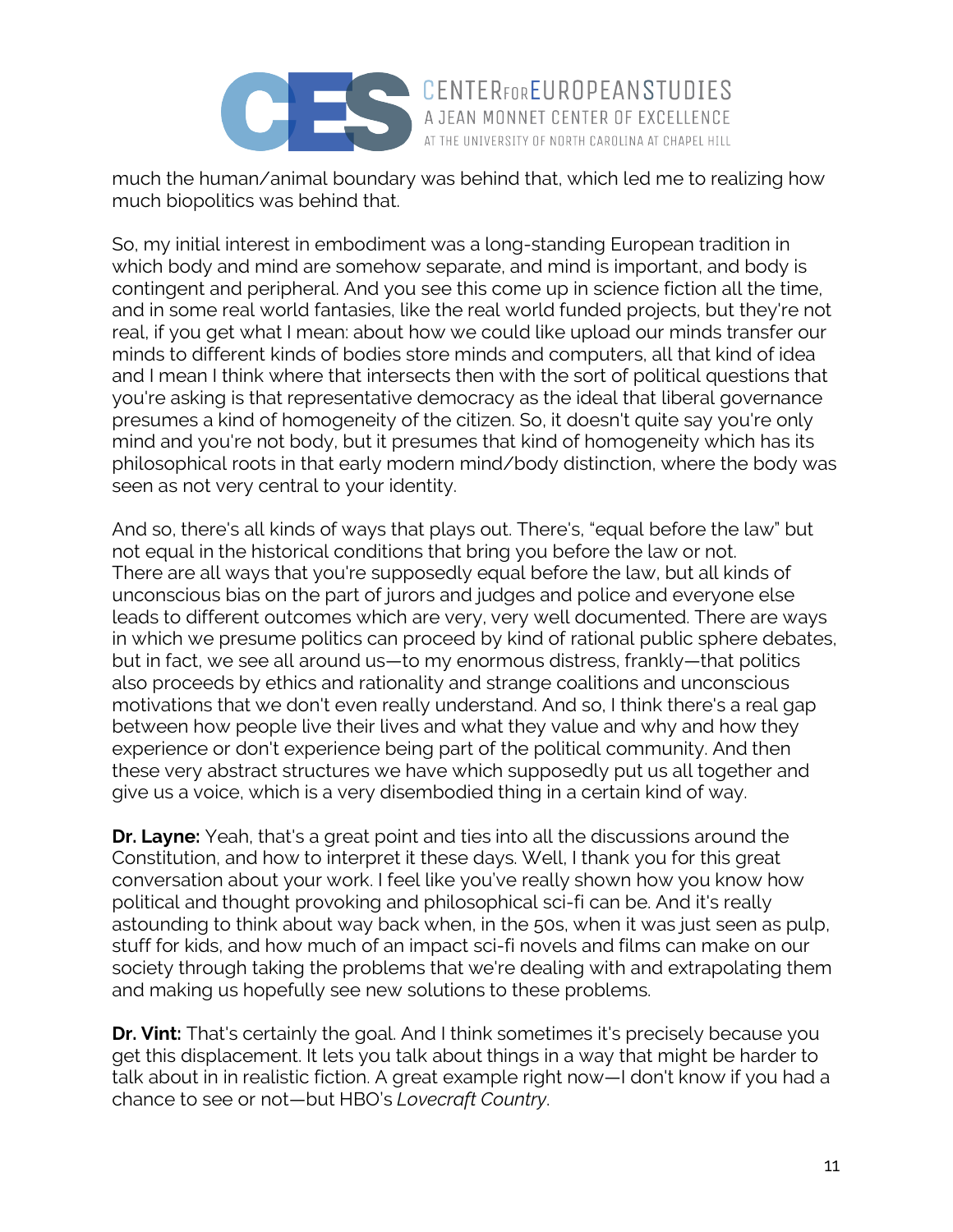

**Dr. Layne**: Yeah, I've seen the first three or four episodes.

**Dr. Vint:** Yeah, and I think it's doing astonishing things with showing the violence of American history in a way that's very emotionally accessible for people watching the show in a way that sometimes just knowing the facts of that history hasn't made people feel it in quite the same way. So, I think it's a great example of how the genre can be used to these like important political ends.

**Dr. Layne:** Well, on that note, I'll say, I'm really looking forward to your keynote next week. And thank you again for joining us from California.

**Dr. Vint**: No, it's my pleasure. And thank you. I mean, thank you so much for inviting me and looking forward to the rest of the conference!

## *[Ode to Joy plays in the background]*

**Katie Lindner:** Please note that any opinions expressed in the EU today podcast are solely those of our guests and our hosts, and not of the UNC Center for European studies, which takes no institutional positions. Be sure to tune in for more episodes, and subscribe to *EU Today* wherever you listen to podcasts.

*[Ode to Joy fades out]*